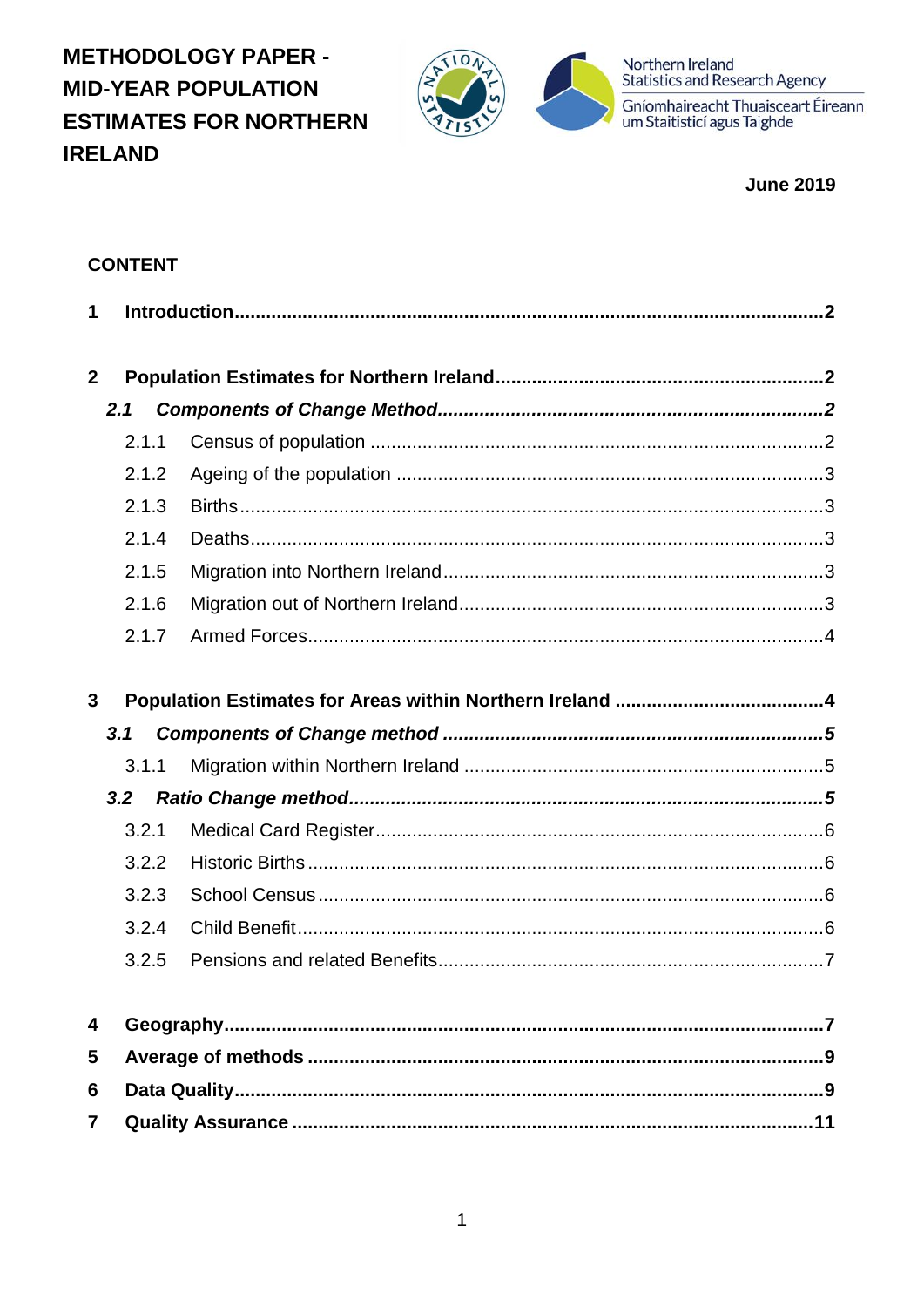#### <span id="page-1-0"></span>**1 Introduction**

In Northern Ireland, NISRA - the Northern Ireland Statistics and Research Agency produce annual estimates of the resident population. The population estimates refer to the number of people in the population at 30 June each year, the statistics are therefore often referred to as the mid-year estimates.

The population statistics refer to the *usually resident* population. The definition of usual residence is based on United Nations guidelines<sup>1</sup>; in the United Kingdom the population statistics are benchmarked to the results of the 2011 Census of Population.

Final results for the current population estimates can be found by clicking [here.](http://nisra-drupal.nigov.net/statistics/population/mid-year-population-estimates)

# <span id="page-1-1"></span>**2 Population Estimates for Northern Ireland**

At the Northern Ireland level, population estimates are updated each year using the cohort component method.

# <span id="page-1-2"></span>*2.1 Components of Change Method*

In simple terms the previous year's population estimate is "aged on" by one year, with births added and deaths removed. Net migration is also accounted for. The following formula is thus applied to update the population:

Previous year's population estimate aged on

- + Births to mothers resident in Northern Ireland;
- Deaths;
- + Net migration (including movement of armed forces personnel)

The following sections describe how the different data sources are used in this calculation.

## <span id="page-1-3"></span>2.1.1 Census of population

The 2011 Census of population was the basis for the 2011 mid-year estimates, and historic births replaced estimates of the number of 0-3 year olds at mid-year. Following analysis of administrative data and consideration of Census 2011 imputation rates, a

<sup>1</sup> <sup>1</sup> See ["Recommendations on Statistics of International Migration. UN 1998"](http://unstats.un.org/unsd/demographic/sconcerns/migration/migrmethods.htm#B)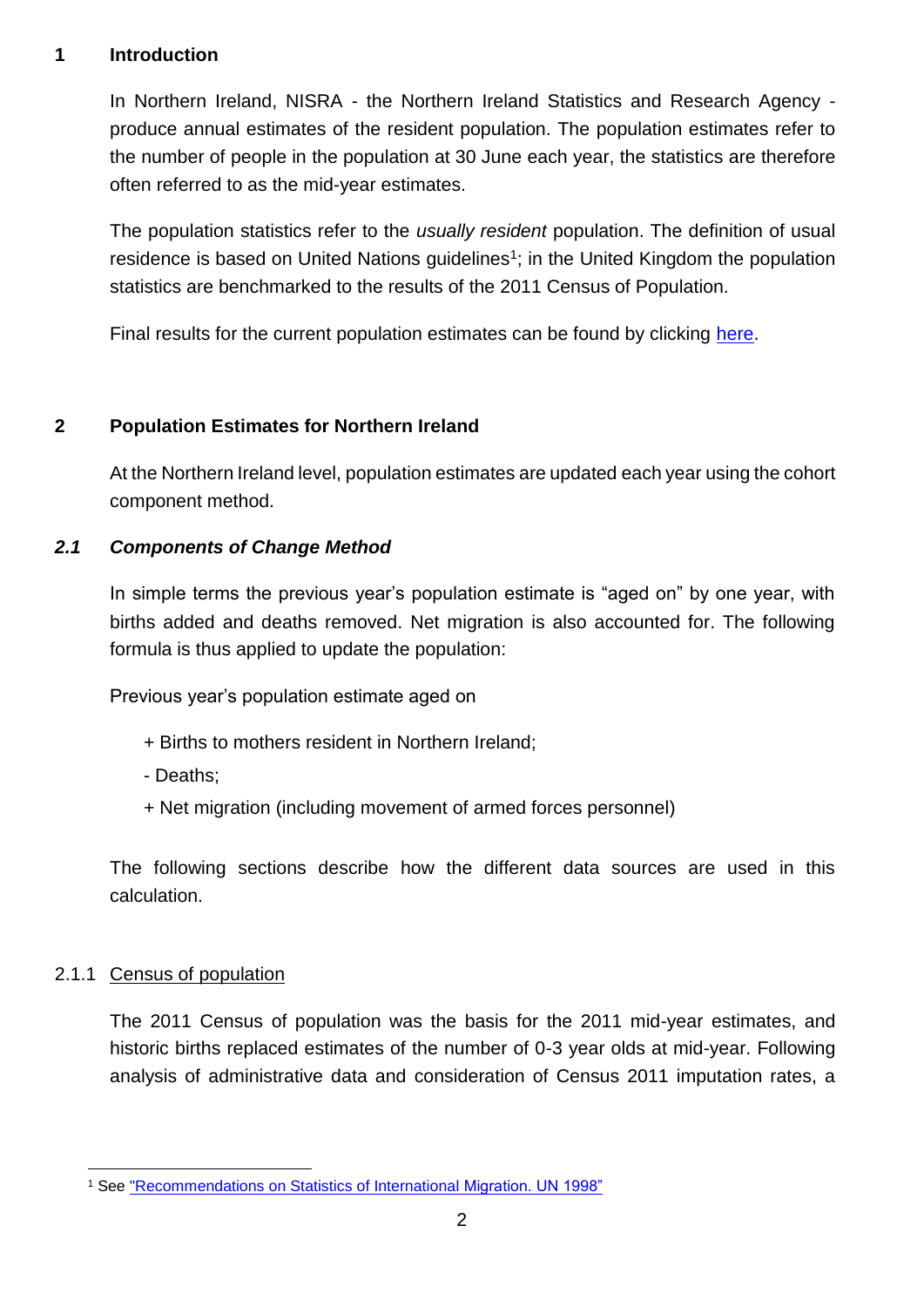small adjustment (-2%) was made to estimates of those aged 16 and 17 in 2011, whilst maintaining the size of the total population.

# <span id="page-2-0"></span>2.1.2 Ageing of the population

Each year the population by single year of age is aged on by one year (for example, all two-year-olds become three-year-olds one year later).

# <span id="page-2-1"></span>2.1.3 Births

Birth figures by sex are obtained from registrations with the General Register Office. They include all births that occurred between 1 July and 30 June the following year, registered up to 31 December the following year. Births to non-resident mothers are not included, as evidence from Great Britain and the Republic of Ireland suggests that there is an imbalance between the number of non-Northern Irish mothers giving birth in Northern Ireland on one side, and Northern Ireland mothers giving birth outside Northern Ireland on the other.

# <span id="page-2-2"></span>2.1.4 Deaths

The General Register Office provides details of registered deaths by sex and single year of age at mid-2018. It includes deaths that occurred between the 1 July and 30 June the following year, registered up to 31 December the following year. Also included are a small number of deaths that occurred prior to 1 July but were registered in the following year. Deaths of non-residents are included, under the assumption that equal number of Northern Ireland residents die abroad as non-residents die in Northern Ireland.

## <span id="page-2-3"></span>2.1.5 Migration into Northern Ireland

Migration into Northern Ireland or *inflows* is defined as persons who come to live in Northern Ireland from the rest of the United Kingdom or any other country for a period of at least one year. Inflows are estimated from the Medical Card Register, which is a list of patients registered with a family doctor. From this, the number, sex and age at mid-year of people who joined or rejoined the register within a one-year period is determined (this will include people who previously resided here, but left and then returned). It is recognised that the Medical Card Register is deficient in recording young adult males; therefore the age distribution of young adult males is adjusted to be similar to the young adult female age distribution.

# <span id="page-2-4"></span>2.1.6 Migration out of Northern Ireland

Migration out of Northern Ireland or *outflows* is defined as persons who leave Northern Ireland to live in the rest of the UK or any other country for a period of at least one year. Outflows are estimated from transferred and deregistered medical cards for flows to Great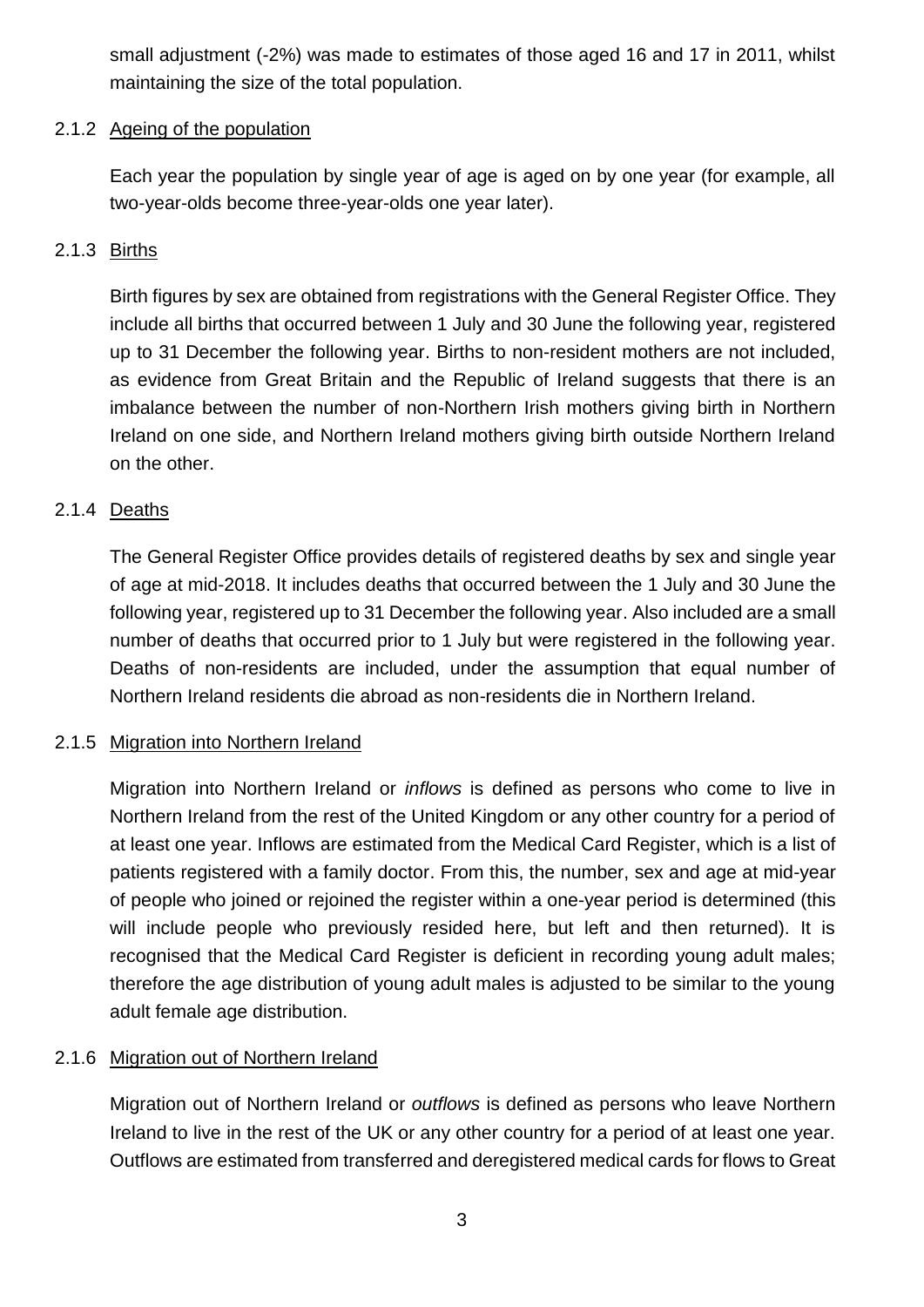Britain and countries outside the UK respectively. These estimates are available by sex and age at mid-year. Previous research has shown that not all outflows are measured fully by the medical card register<sup>2</sup> and therefore de-registrations are scaled up by an additional 67 per cent (i.e. the assumption is that only 3 out of 5 persons who leave Northern Ireland to go abroad deregister from their family GP). This scaling factor was determined through analysis of historic population change using results from Censuses of population. As with inflows it is recognised that the administrative data is deficient in recording young adult males, therefore the age distribution of young adult males is adjusted to be similar to the young adult female age distribution. Migration flows to Great Britain are constrained to figures agreed by NISRA, the Office for National Statistics and National Records Scotland.

# <span id="page-3-0"></span>2.1.7 Armed Forces

1

Armed Forces are treated as a special population since i) they are not commonly on the Medical Card Register and ii) their age structure remains fairly stable each year. Due to periods of service, individual members of the forces move relatively frequently into and out of the coverage of population estimates. The adjustment procedure is to subtract Armed Forces based in Northern Ireland in the previous year's estimates before ageing on the (civilian) population and then adding the Armed Forces back in after the ageing on is complete. The Defence Analytical Services Agency of the Ministry [of Defence](https://www.gov.uk/government/collections/location-of-all-uk-regular-service-and-civilian-personnel-quarterly-statistics-index) provides details on the number of forces stationed in Northern Ireland by age and sex on a quarterly basis.

## <span id="page-3-1"></span>**3 Population Estimates for Areas within Northern Ireland**

Since the publication of the 2013 population estimates in June 2014, population estimates for areas within Northern Ireland have been created using the Small Area Population Estimates (SAPE)<sup>3</sup> methodology. Prior to that, the Northern Ireland methodology was used to create estimates for Local Government Districts (up to 2012) and Parliamentary Constituencies (up to 2008). Recently it proved more difficult to create estimates for these distinct geographies due to the existence of small overlaps between the areas. This issue became more apparent with the reform of Parliamentary Constituencies in 2010 and the Local Government Reform in 2014, with a reduction in the number of Local Government Districts from 26 to 11.

The SAPE methodology is a combination of the Components of Change and Ratio Change methods. Estimates resulting from the combination of these methods gives rise

<sup>&</sup>lt;sup>2</sup> NISRA has previously issued research papers on population migration, for example, see Northern Ireland [Migration Methodology Paper,](http://nisra-drupal.nigov.net/sites/nisra.gov.uk/files/publications/dev-est-mig.pdf) [UK Migration Methodology Paper](https://www.nisra.gov.uk/sites/nisra.gov.uk/files/publications/UK-migration-paper-2005.pdf) and [Migration Report \(2009\)](http://nisra-drupal.nigov.net/sites/nisra.gov.uk/files/publications/Migration%20Report-2009.pdf) <sup>3</sup> See [SAPE Bulletin \(2014\)](https://www.nisra.gov.uk/sites/nisra.gov.uk/files/publications/SAPE14-Bulletin.pdf)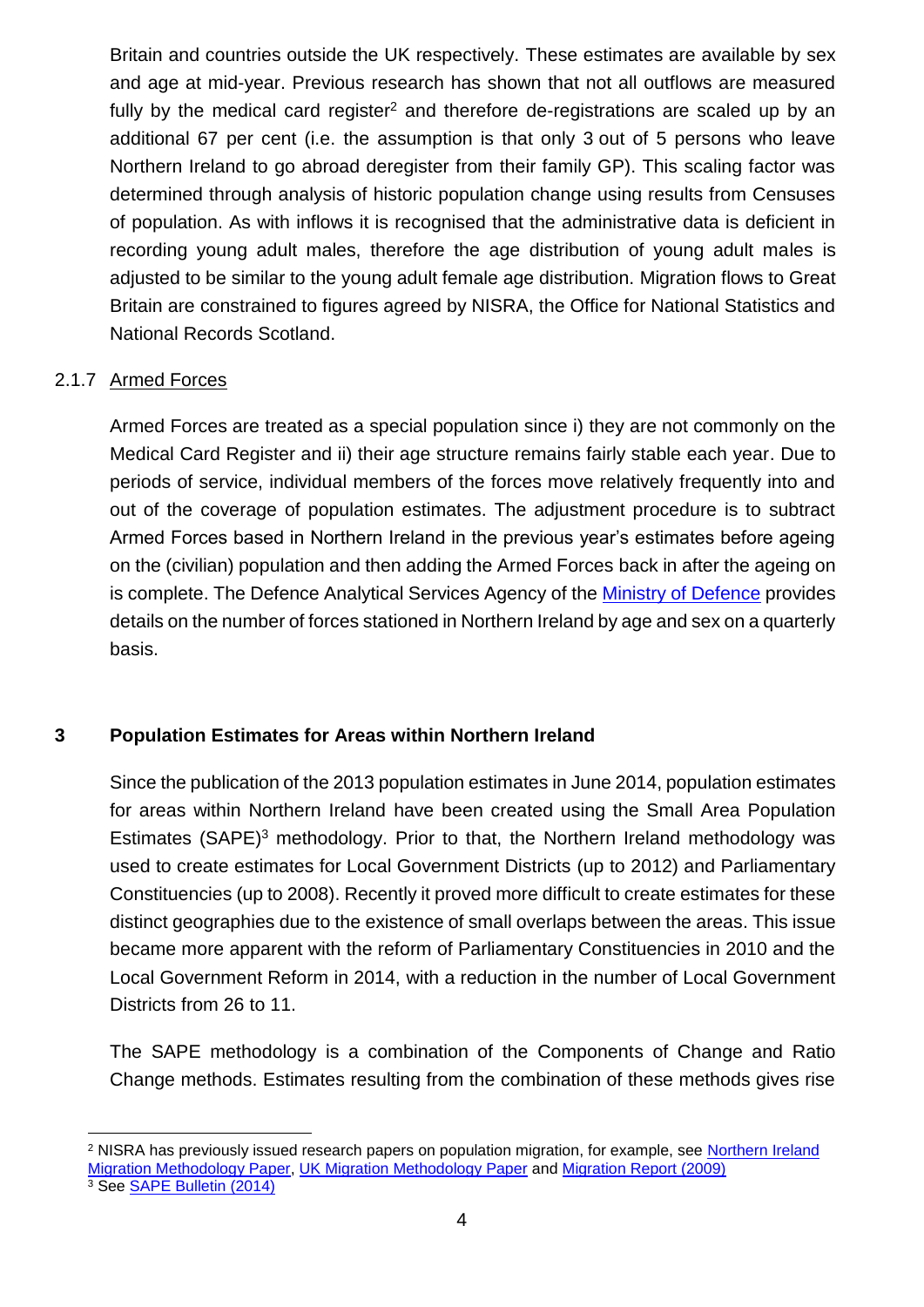to a resultant population change which cannot be perfectly explained by the components described in Section 2. As such, the remaining or unexplained difference is included in a category called "*Other Changes*".

# <span id="page-4-0"></span>*3.1 Components of Change method*

For smaller areas, the components of change method is similar to that for Northern Ireland as a whole. As before, the population is aged on by one year, births are added, deaths are removed, and an adjustment is made for migration. The data sources allow for this at the smaller area level due to them providing geographical indicators to georeference the place of usual residence.

At the Northern Ireland level, changes due to migration only involved movements to and from Northern Ireland. When estimating migration for areas within Northern Ireland, consideration must be taken of an additional component of migration, namely migration between areas within Northern Ireland (i.e. internal migration).

## <span id="page-4-1"></span>3.1.1 Migration within Northern Ireland

Internal (or within Northern Ireland) migration is defined as people moving their place of usual residence within Northern Ireland. Internal migration does not have an impact on the Northern Ireland level annual population estimates, only the distribution of the population across areas within Northern Ireland. To estimate internal migration between one year and the next, changes in the Medical Card Register are used. In addition, data from the Higher Education Statistics Agency [\(HESA\)](https://www.hesa.ac.uk/) is used to account for under recording of migration in the Medical Card Register of students who move from the parental home to their place of study. Both datasets are available by age, sex and local area of origin and destination.

## <span id="page-4-2"></span>*3.2 Ratio Change method*

In the Ratio Change method, selected indicators of population change are used to update the population from some earlier or base period. The method assumes an unchanged relationship over time between the chosen indicator and the true population<sup>4</sup>. For example, if the chosen indicator increases by five per cent over the period for which estimates are required, the base population is also increased by five per cent. Further detail of this method is available in the original report on [Small Area Population Estimates.](http://nisra-drupal.nigov.net/sites/nisra.gov.uk/files/publications/SAPEdocFinal.pdf)

A number of administrative data sources are selected as indicators of population changes within the ratio change method. They are selected on the basis of a high level of coverage of the population and acceptable quality. The weight given to each data source depends

<sup>1</sup> <sup>4</sup> That is, the ratio of the true population to the indicator remains constant between the base period and the later period for which estimates are required, hence the name Ratio Change method.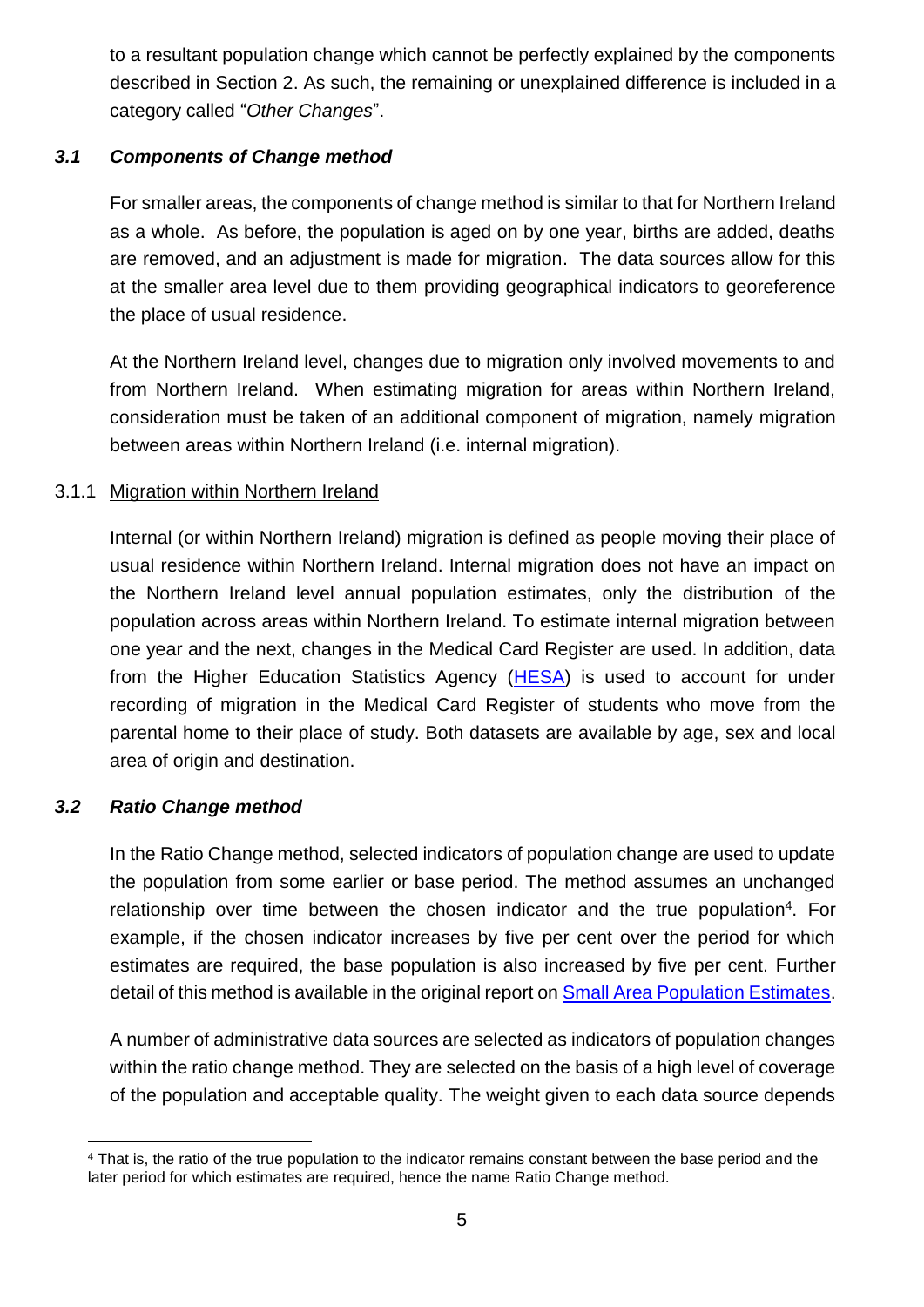on its quality in terms of its historic coverage of the population and the accuracy of information on age, sex and geographical area. These sources are discussed briefly below.

#### <span id="page-5-0"></span>3.2.1 Medical Card Register

Basic demographic information of people registered with a GP in Northern Ireland is recorded on the Medical Card Register. It should provide near-universal coverage of all persons ordinarily resident in Northern Ireland. However in practice, due to factors such as lags between population changes (e.g. moves from one area to another and notification of such changes to the Health and Social Care Business Services Organisation (BSO)), the Medical Card Register suffers from the problem of list inflation, which varies from one area to another and across age groups. This is particularly the case for those in the younger working age group, where the total number of persons on the Register tends to be in excess of the population estimates. List inflation can also be localised, for example, along the border with the Republic of Ireland.

#### <span id="page-5-1"></span>3.2.2 Historic Births

The number of registered births that occurred in the two years prior to the current midyear of interest is used as an indicator for the population aged 0 or 1 years. This information is similar to that used in the components of change method.

#### <span id="page-5-2"></span>3.2.3 School Census

In the UK, compulsory school ages are 4 to 15 years. Some parents may however opt for home education, or send their children to boarding schools outside Northern Ireland. The vast majority of children resident in Northern Ireland attend local schools. Therefore, the [School Census,](https://www.education-ni.gov.uk/topics/statistics-and-research/school-enrolments) which is held each year in October for those attending primary, post primary and special education, is considered an appropriate source to be included in the ratio change method for children of school age.

## <span id="page-5-3"></span>3.2.4 Child Benefit

Her Majesty's Revenue and Customs (HMRC) collects statistics on the number of children for which [Child Benefit](https://www.gov.uk/government/uploads/system/uploads/attachment_data/file/503347/Child_Benefit_Geographical_Statistics_August_2015.pdf) is claimed. This benefit became means-tested in January 2013, since claimants earning over £50,000 were liable to pay tax over it, and those earning over £60,000 would have to repay the entire entitlement. Rather than paying tax, claimants can now opt-out of receiving child benefit. In Northern Ireland, opting-out currently accounts for just under 3 per cent of children. This data source is still considered to have sufficient coverage to be included in the ratio change method.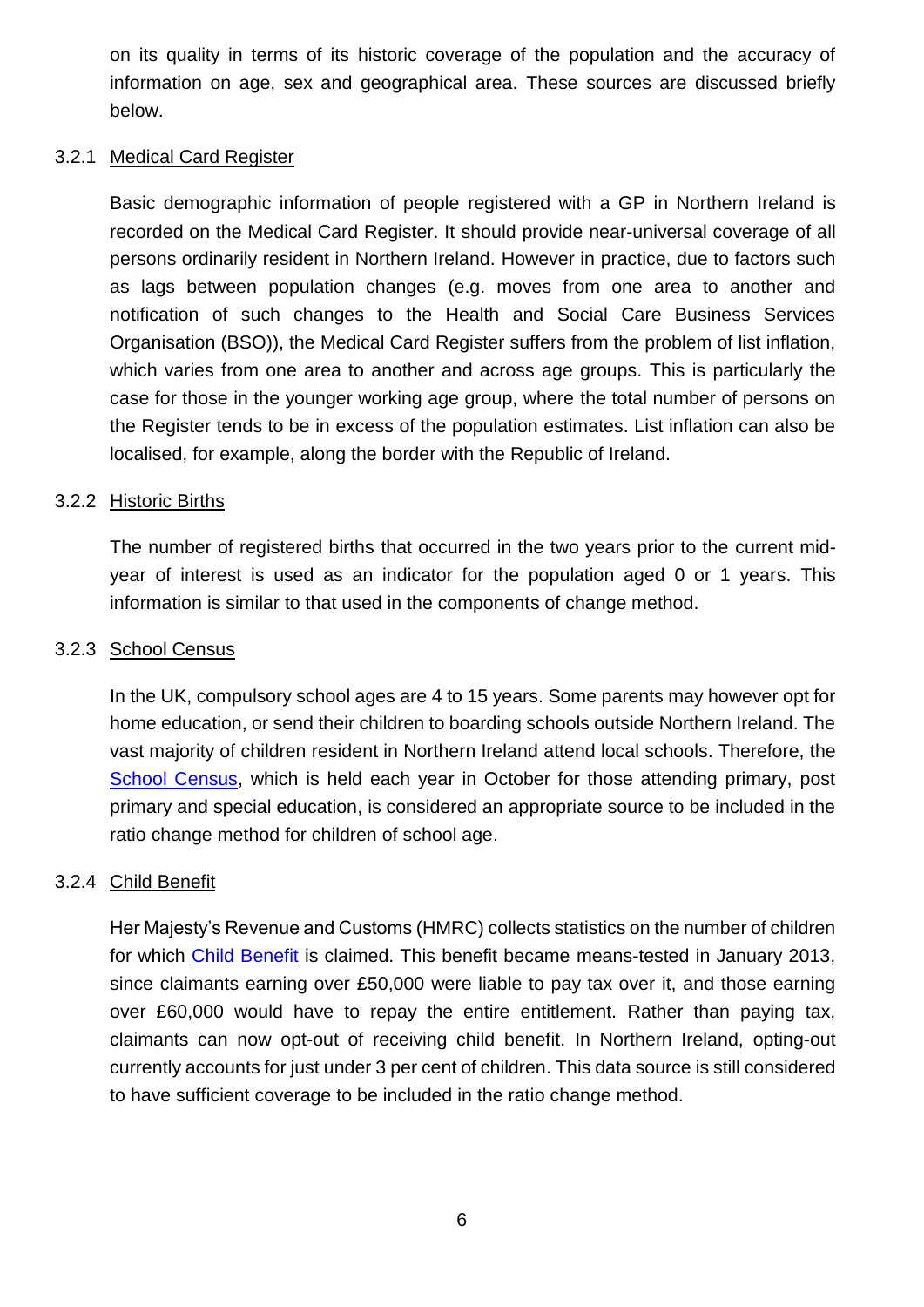#### <span id="page-6-0"></span>3.2.5 Pensions and related Benefits

[State Pension](https://www.communities-ni.gov.uk/articles/pension-information) is a non-means tested benefit; currently all people are entitled to this when they turn 65 years. The state pension ages (SPA) for people aged under 65 currently changing. As a result, currently some females aged between 61 and 65 are also entitled.

Changes to SPA, as per the Pensions Act 2014, are as follows:

- Between 2012 and 2018, SPA will change from 65 years for men and 61 years for women, to 65 years for both sexes.
- Between December 2018 and October 2020, SPA will change from 65 years to 66 years for both men and women.
- Between 2026 and 2046, SPA will increase in two stages from 66 years to 68 years for both sexes.

Information is collected from the Department of Social Development on the number of claimants of State Pension and other related benefits<sup>5</sup>.

# <span id="page-6-1"></span>**4 Geography**

Population estimates for areas within Northern Ireland are created firstly by Super Output Areas (SOAs), which are whole or subdivisions of the former 582 Electoral Wards. These SOAs become the building blocks to create population estimates for most other geographies (See Figure 1), with the following exceptions:

- 6 SOAs are split to create 12 Wards in the former Moyle Local Government District;
- 10 SOAs are split over two adjacent Local Government Districts<sup>6</sup>; and
- 101 SOAs of which parts lie within Neighbourhood Renewal Areas.

These subdivisions of SOAs are created in the final steps of the methodology.

All data sources required for the Components of Change and Ratio Change methods are supplied with geographical indicators. The most precise are POINTER references (i.e. exact XY coordinates of the place of residence). These were used in the 2011 Census,

<sup>1</sup> <sup>5</sup> Related benefits include Attendance Allowance, Disability Living Allowance, Widows Benefit, Bereavement Benefits, State Pension Credit, Incapacity Benefit and Winter Fuel Payment.

<sup>6</sup> Armagh City, Banbridge & Craigavon; Belfast; Lisburn & Castlereagh; Newry, Mourne & Down; and Ards & North Down.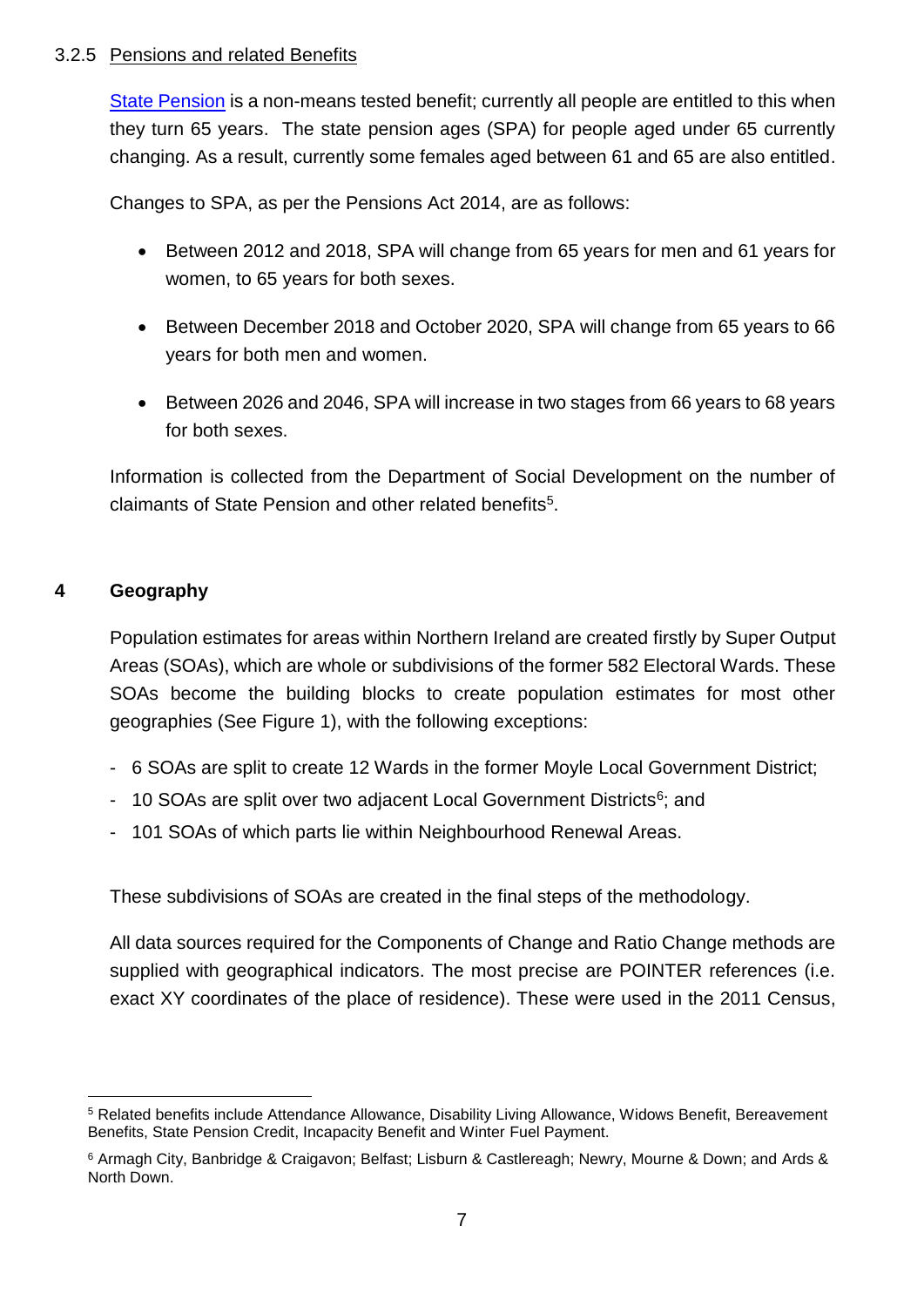but are also available for births, deaths and the Medical Card Register – the main contributors to the Components of Change method.

Less accurate are the postcode-based data sources (School Census, Child Benefit and Pension Benefits), as they are allocated to the geographical area of the most central of properties with the same postcode. This can cause some inaccuracy issues at the smaller geography level. In addition, it is sometimes necessary to apportion a small proportion of records with unknown geography based on the spatial characteristics of known records (e.g. for pupils based on the area around the school they attend).



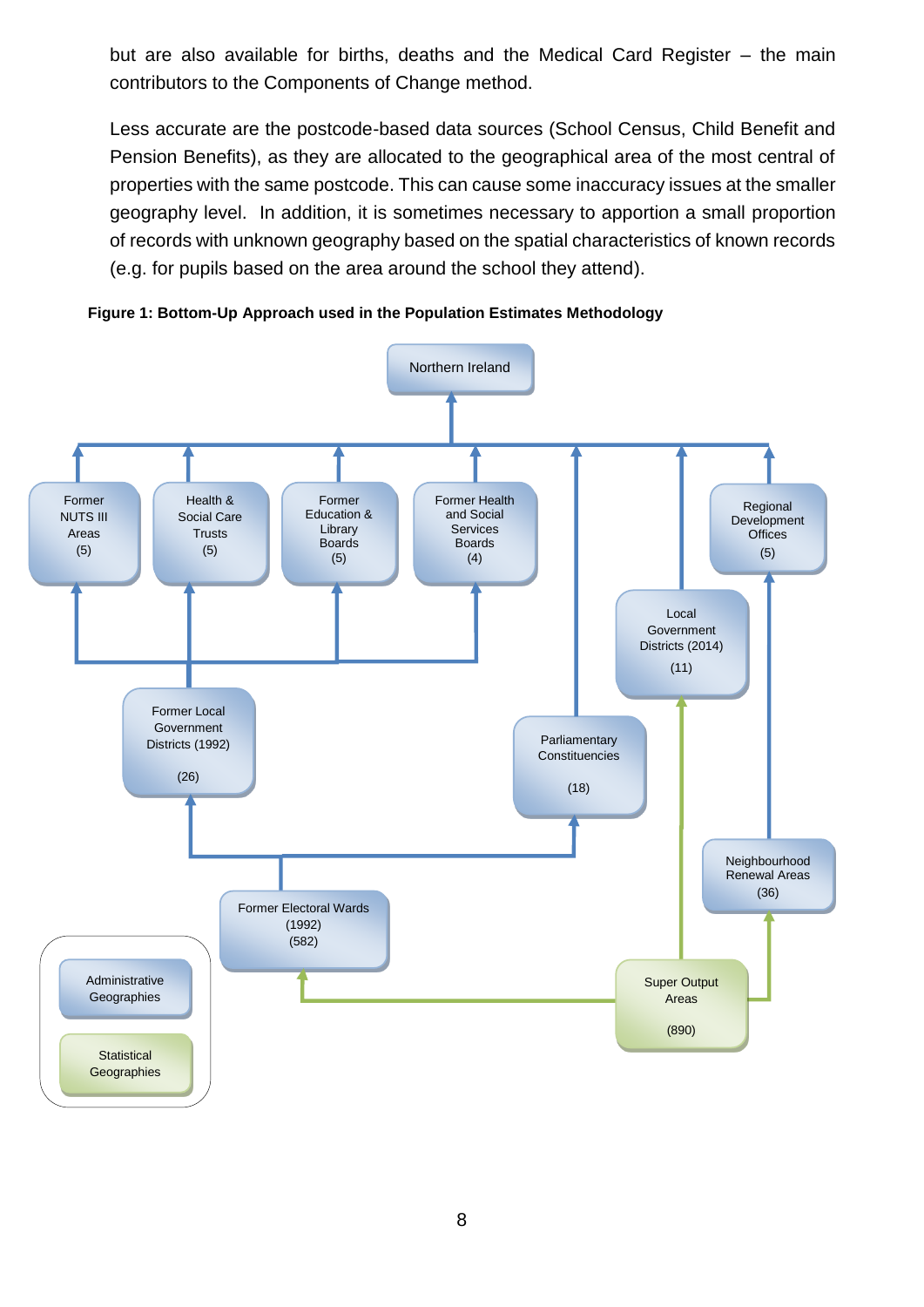## <span id="page-8-0"></span>**5 Average of methods**

The population estimates by SOA, sex and 5-year age band are derived from the average of figures created using the Components of Change and Ratio Change methods. These estimates are then subject to a process of quality assurance. In rare occasions, it is found that estimates from one or the other method appear to be outliers. The general solution to these cases is to rely solely on one method rather than the average.

Once the quality assurance at the SOA level is complete, further work is undertaken to disaggregate these estimates by:

- single year of age to allow aggregation to larger geographies such as Local Government District and Parliamentary Constituencies; and
- sub-divisions of SOAs to create estimates for particular areas which are made up of split SOAs.

Both sets of disaggregations are achieved by apportioning the age-banded SOA level estimates using a combination of (a) the components of change estimates (which are available at the lowest geographic level and by single year of age), and (b) administrative data sources used in the ratio change method $7$ .

# <span id="page-8-1"></span>**6 Data Quality**

Population and Migration Estimates for Northern Ireland are based on data gathered from statistical censuses and surveys, and data extracted from administrative or management systems. A brief outline of the main sources used to develop population estimates is given below. A more comprehensive outline of these sources, including details of the quality management actions undertaken to ensure that the data is suitable for population estimates, are detailed within the **[Administrative Data Quality Document.](https://www.nisra.gov.uk/sites/nisra.gov.uk/files/publications/Population-DataQuality_1.pdf)** 

## Census Data

A Census Quality Survey (CQS) was conducted independently of the Census 2011 in order to provide insight into the quality of the information reported by the Census. It involved a small random sample of households that had previously responded to the Census 2011. Participants who volunteered to take part were re-asked the full set of Census questions and the responses were then compared with their original answers provided in the Census. This CQS found a high degree of similarity between the responses

<sup>1</sup> <sup>7</sup> Child Benefit data is not used in the disaggregation, as it is not currently available to the required level of detail.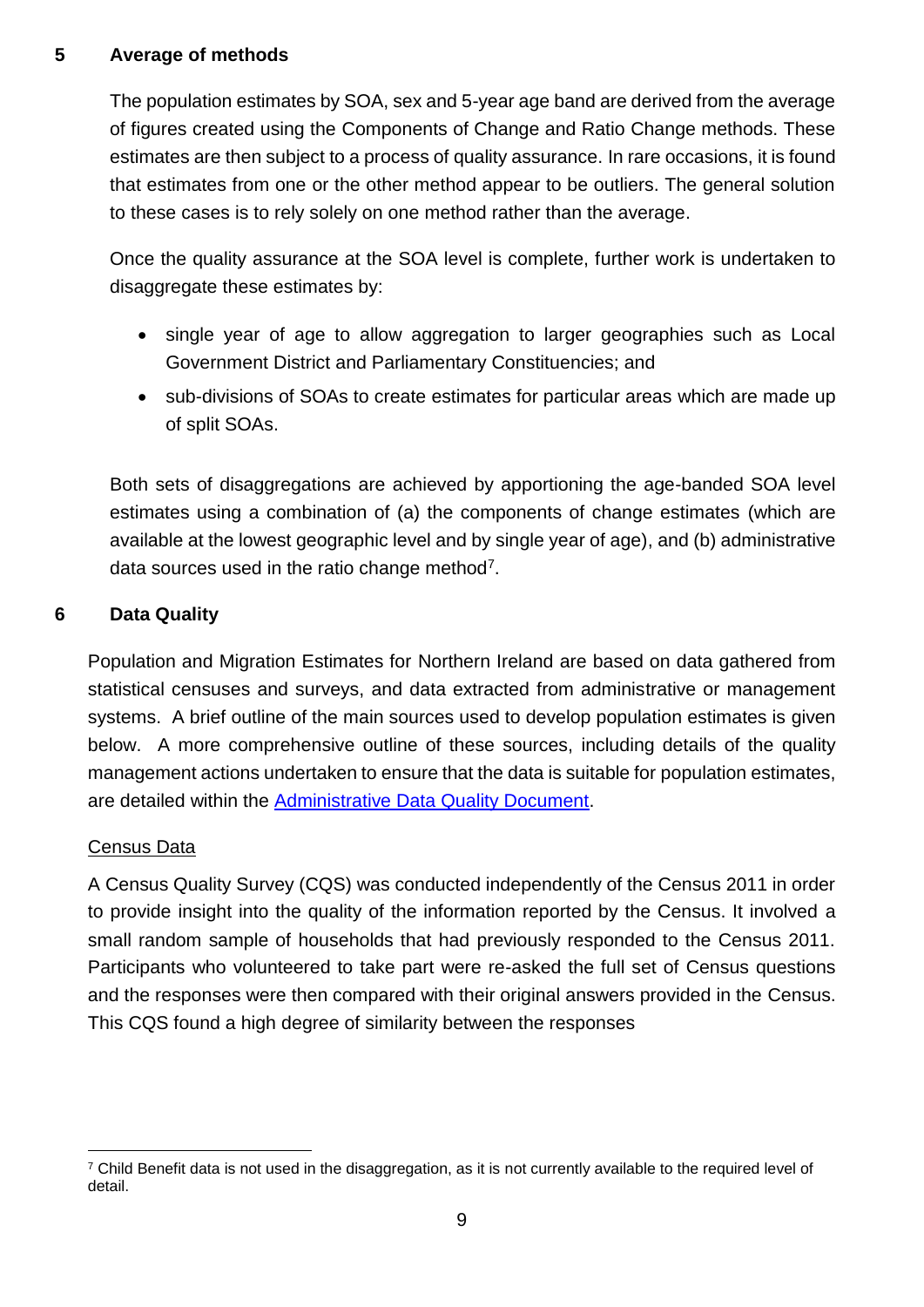The usually resident population of Northern Ireland was estimated to be 1,810,900 by the Census 2011. Quality assurance work carried out on the Census data demonstrated a 95 per cent confidence interval of +/- 11,000. Comprehensive quality assurance was also carried out on the Local Government District (LGD1992) population estimates by age and sex and the figures were found to be appropriately robust and fit for purpose.

# Births and Deaths

Information supplied at birth / death registration is generally believed to be correct since wilfully supplying false information may render the informant liable to prosecution for perjury. Birth and death figures by sex (and also by single year of age for deaths) are obtained from registrations with the General Register Office (GRO) and all that occurred between the 1 July and 30 June the following year are included in the mid-year population estimates.

# Migration

Migration is the most difficult component of population change to measure, as unlike births and deaths, there is no complete system for registering migration. Migration is estimated using transfers observed in medical cards<sup>8</sup>, detailing the list of patients registered with a family doctor:

- inflows (persons who come to live in Northern Ireland for a period of at least one year) are estimated by counting the number of people who registered or re-registered with a family doctor; and
- outflows (persons who leave Northern Ireland for a period of at least one year) are estimated by counting the number of people who de-registered with a family doctor.

Medical card data are also used to estimate internal migration (people moving their place of usual residence within Northern Ireland from one Local Government District to another) between one year and the next. In addition, data from the Higher Education Statistics Agency (HESA) are used to account for the under recording of migration in the medical cards for students who move from the parental home to their place of study.

When the medical card data are processed to calculate migration estimates, figures for migration to / from Great Britain are agreed between the different UK administrations to provide as much accuracy and comparison between UK administrations as possible for users.

<sup>1</sup> <sup>8</sup> In previous reports, medical card data was referred as "health card" data.